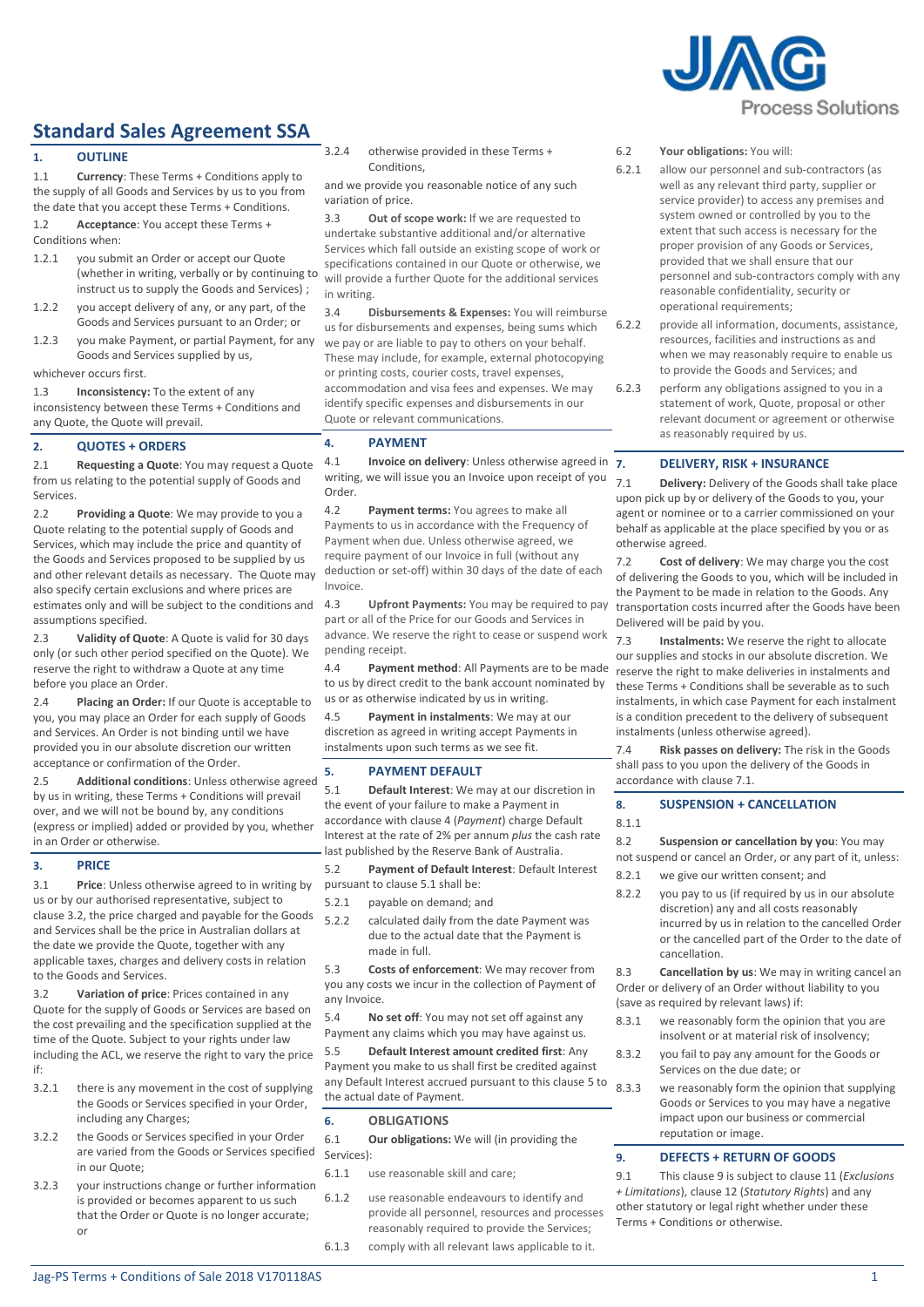

9.2 **Returns**: You should inspect the Goods immediately once they are delivered and may only return the Goods if:

- 9.2.1 they do not materially comply with the Order; or
- 9.2.2 if permitted by law, including the ACL.
- <span id="page-1-3"></span>9.3 **Notification**: If you wish to return any Goods delivered to you, you must give to us:
- <span id="page-1-2"></span>9.3.1 notice within 7 days of your receipt of the Goods; and
- 9.3.2 the original Invoice details.

If you do not provide notice within a reasonable time of your receipt of the Goods (or such other notice period specified in claus[e 9.3.1,](#page-1-2) you will be deemed to have irrevocably waived your right to a claim under this claus[e 9.](#page-0-5)

- 9.4 **Replacement or credit**: If we accept the return of Goods from you, we will at our option either:
- 9.4.1 replace the returned Goods; or

9.4.2 give a credit or a refund for such Goods.

9.5 **Costs to return Goods:** You shall bear any expense of transportation of Goods returned to us, unless you have a statutory or other legal right that permits otherwise.

9.6 **Payment for other Goods**: You may not withhold any payment due to us in respect of any other Goods pending the resolution of a claim for a defect.

9.7 **Non-payment of account**: We will not accept notifications under clause [9.3](#page-1-3) in the event of your nonpayment of an account.

9.8 **Goods damaged in transit**: Except where delivery is arranged by you, if the Goods are damaged in the course of being delivered to you:

- 9.8.1 you must notify us of any claim for Goods damaged in transit within a reasonable time of delivery; and
- 9.8.2 subject to our acceptance of your claim under this claus[e 9,](#page-0-5) we will replace the relevant Goods at no extra charge to you.

#### <span id="page-1-4"></span>**10. EXPRESS WARRANTY**

<span id="page-1-5"></span>10.1 **Provider details**: The warranty against defects (**Warranty**) contained in this claus[e 10](#page-1-4) is provided by:

Company: JAG Process Solutions PTY LTD

Address: 420 Victoria Street

Brunswick VIC 3056, Australia

Ph: +61 (0)39 940 14 18

10.2 **Warranty**: We warrant that the Goods are supplied free from defects in material and workmanship except such defects as normally being regarded as being commercially acceptable (**Warranty**).

10.3 **Warranty Period**: The Goods shall be covered by this Warranty for a period of 12 months unless otherwise stated in writing.

- 10.4 **Exclusions**: We will not be liable for:
- 10.4.1 loss or damage caused by factors beyond our control;
- 10.4.2 any Goods that have not been installed or maintained according to maintenance or care instructions;
- 10.4.3 any modifications (including to software), alterations or repairs to the Goods not performed by us or with our prior written consent; or
- 10.4.4 damage or defects caused to the Goods due to unusual, non-recommended or negligent use of the Goods.

10.5 **Making a claim**: You may make a claim under this Warranty by providing us notice in writing to our address specified in claus[e 10.1](#page-1-5) containing reasonable description of the defect in the Good(s).

10.6 **Repair and replacement**: We will during the Warranty period and subject to claus[e 10.7,](#page-1-6) repair or replace at our option, any component or part of the Goods which our examination shows to be defective at no extra charge to you.

<span id="page-1-6"></span>10.7 **Limitation**: Our obligations under this Warranty are limited to repairing or furnishing a replacement part *In the case of Goods* to replace any part which has proven to have been defective.

10.8 **Transport charges**: You will be liable for all transport charges incurred in returning defective components or parts for repair or replacement together with the cost of returning them to you. An invoice for such transport charges will be provided upon returning the relevant Good(s) to you which will be payable in accordance with these Terms + Conditions.

10.9 **Replacement part warranty**: A replacement part supplied by us during the warranty period shall be covered by the warranty for the unexpired portion of the warranty period which covered the original Goods.

10.10 **In addition to rights**: The benefits to you given by this Warranty are in addition to your other rights and remedies under the ACL or the relevant laws.

10.11 **Regulation 90**: This Warranty against defects is 11.6.2 you do not rely on any prior negotiations or provided in addition to other rights and remedies you may have at law. If you are a consumer for the purposes of the ACL, the following statement applies to you. Our goods come with guarantees that cannot be excluded under the Australian Consumer Law. You are entitled to a replacement or refund for a major failure and for compensation for any reasonably foreseeable loss or damage. You are entitled to have the goods repaired or replaced if the goods fail to be of acceptable quality and the failure does not amount to a major failure.

### <span id="page-1-0"></span>**11. EXCLUSIONS + LIMITATIONS**

11.1 **ACL exception**: The exclusions and limitations in this claus[e 11](#page-1-0) are subject to claus[e 12](#page-1-1) (*[Statutory](#page-1-1)  [Rights](#page-1-1)*).

11.2 **Excluded rights**: All express or implied representations, conditions, statutory guarantees, warranties and provisions (whether based on statute, common law or otherwise), relating to these Terms + Conditions, that are not contained in it, are excluded to the fullest extent permitted by law

11.3 **Limitations**: No warranty is given and we will not be liable for:

*In the case of Goods*

- 11.3.1 alterations to Goods for which we are not responsible;
- 11.3.2 defects or depreciation caused by wear and tear, accidents, corrosion, dampness or other abnormal conditions or effects;
- 11.3.3 damage or failure caused by unusual or nonrecommended use, misuse or application of the Goods; or
- 11.3.4 loss caused by any factors beyond our control; and

#### *In the case of Services*

- 11.3.5 interference with our Services for which we are not responsible;
- 11.3.6 damage or loss caused by unusual or nonrecommended use of our Services; or
- 11.3.7 loss caused by any factors beyond our control.
- 11.4 **Indirect loss**: We will not be liable for any special, indirect, consequential or economic loss or

damage or loss of profits (in contract or tort or arising from any other cause of action) suffered by you or any other person resulting from any act or omission by us (including breach, termination or non-observance of the terms of an Order or agreement which incorporates these Terms + Conditions).

11.5 **Total liability**: Our total liability for breach of these Terms + Conditions or breach of our contractual obligations or duties at law or in equity (however arising) is limited at our option to:

- 
- 11.5.1 the replacement of the Goods or the supply of equivalent goods;
- 11.5.2 the repair or rectification of the Goods;
- 11.5.3 the payment of the cost of replacing the Goods or of acquiring equivalent goods; or
- 11.5.4 the payment of the cost of the repair or rectification of the Goods; and

*In the case of Services*

- 11.5.5 the supply of the Services again; or
- 11.5.6 the payment of the cost of having the Services supplied again.
- 11.6 **No reliance**: You acknowledge and agree that:
- 11.6.1 you have and will make your own assessment of the fitness for purpose and suitability of any Goods supplied to you; and
- arrangements in relation to the acquisition of any Goods.

11.7 **Third party work**: If we obtain goods or services from a third party in order to carry out your instructions or complete an Order:

- 11.7.1 we will not be liable for any breach of these Terms + Conditions if that breach is as a result of or is connected with the supply by a third party of such goods or services;
- 11.7.2 we acquire such goods or services as agent for you not as principal and will have no liability to you in relation to the supply of these goods or services;
- 11.7.3 any claim by you in relation to the supply of such goods or services must be made directly against that third party; and
- 11.7.4 you must pay for such goods or services from the third party plus the cost of or relevant fee for us performing such services as agent for you (whether separately identified or not). You do not require us to account to you for any commissions or benefits we may receive from such a third party supplier in connection with the supply of such goods or services to you and authorise us to contract on your behalf as we think fit.

11.8 We give no warranty in respect of any goods or services that are supplied or carried out or provided to you by a third party even where forming part of an Order. Any warranties, statutory guarantees or other rights will be governed by the terms of supply by that provider to you and relevant laws.

# <span id="page-1-1"></span>**12. STATUTORY RIGHTS**

12.1 **Statutory rights**: In circumstances where you are acquiring Goods and Services from us as a 'consumer' for the purposes of (and as defined in section 3 of) the ACL, we acknowledge and agree that certain statutory guarantees and rights shall apply to you as provided by relevant laws but subject to these Terms + Conditions as applicable and where permitted by relevant laws.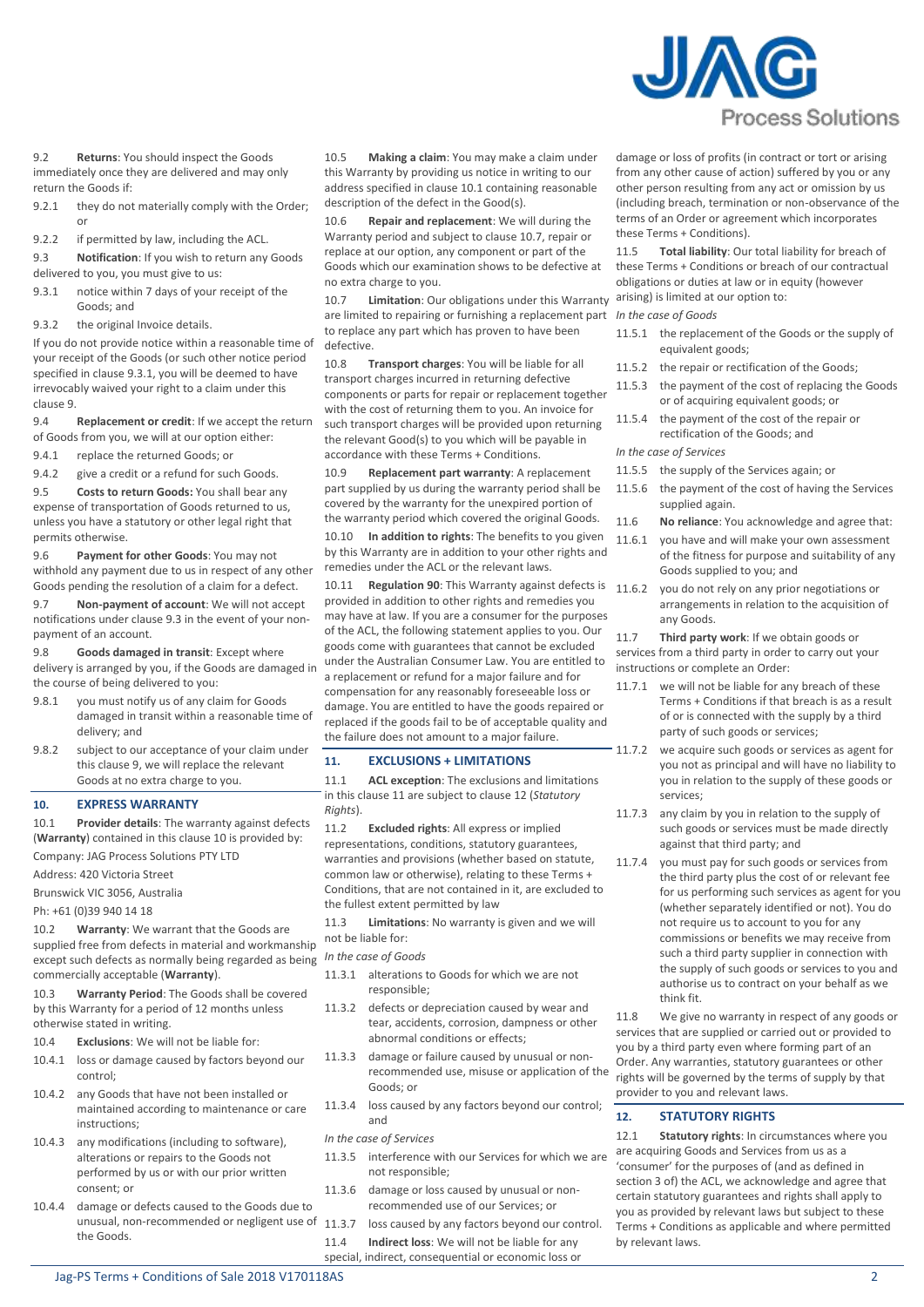

12.2 **No restriction**: Nothing in these Terms + Conditions excludes, restricts or modifies any condition, warranty, statutory guarantee, right or remedy implied or imposed by common law, statute or regulation which cannot be lawfully excluded, restricted or modified, which may include the ACL, and any relevant State or Territory legislation containing implied terms and/or statutory guarantees which operate to protect the purchasers of goods and services in various circumstances.

12.3 **Unfair contract**: If section 23 of the ACL applies to any provisions in these Terms + Conditions, any such provision(s) shall be void to the extent it is unfair within the meaning of section 24 of the ACL.

## **13. TITLE**

13.1 **Possession as bailee**: After delivery of the Goods, until the full Payment has been made you shall possess the Goods as bailee only.

13.2 **Title:** We will retain absolute title over the Goods until we have received Payment in full in respect of the Goods.

13.3 **Identification**: Until full title in the Goods has passed to you, you will ensure that:

- 13.3.1 any identifying plate, mark or packaging number on any of the Goods is not removed, defaced or obliterated; and
- 13.3.2 the Goods are identifiable and distinguishable from any other goods that may be in your possession and as to each particular Invoice of Goods.

# **14. INTELLECTUAL PROPERTY**

14.1 Project IP vests on its creation in you, subject to a non-exclusive, perpetual, royalty-free license to use all Intellectual Property Rights in the Project IP in relation to our business.

14.2 **Your intellectual property**: If you provide us with Material to be used in the supply of the Goods or Services:

- <span id="page-2-0"></span>14.2.1 you warrant and represent to us that any Goods or Services supplied to you based on the Material you provide to us will not infringe the Intellectual Property Rights of any third party; and
- 14.2.2 you indemnify and will keep us indemnified from and against any and all claims, liabilities, obligations, expenses or damages which we may suffer or incur as a result or in connection with the representation or warranty in clause [14.2.1](#page-2-0) being untrue or breached.

<span id="page-2-1"></span>14.3 **Licence over Materials**: You grant to us a nonexclusive royalty-free license throughout the universe to use all Intellectual Property Rights in all Materials for so long as necessary or convenient for the production of the Goods or Services and the matters contemplated in relation to the delivery of the relevant Goods or Services.

14.4 **Our intellectual property and Background IP**: Nothing in these terms and conditions affects the ownership of Background IP or Third Party IP. All of our Intellectual Property Rights in and relating to the production, development and supply of the Goods or Services, including but not limited to drawings, illustrations, specifications, software and other literature (excluding Materials licensed to us pursuant to claus[e 14.3\)](#page-2-1) remains our property and shall not be transferred, assigned, licensed, reproduced, disclosed or otherwise given to any other person by you without our prior written consent.

14.5 **Confidentiality**: You shall keep confidential and shall not use any confidential information

communicated by us to you without our prior written consent.

# **15. GST**

15.1 **Prices exclusive of GST**: Unless otherwise agreed, prices with respect to any taxable supply are exclusive of GST.

15.2 **GST payable in addition**: You must pay to us all GST in addition to any other amounts payable by you to us in respect of a taxable supply, which will be payable by you when required to pay for the Goods or Services.

15.3 **Issue of tax invoice**: We will issue a tax invoice for any taxable supply to you, which will enable you, if permitted by the GST Law, to claim a credit for GST paid by you.

15.4 **Third party supplies**: If GST is payable for a taxable supply by a third party, we will request that party to provide you with a tax invoice.

# **16. GENERAL + TERMINATION**

16.1 **Regulatory Compliance:** The parties acknowledge and agree that:

- 16.1.1 except as expressly agreed to the contrary, they are respectively responsible for compliance with all Regulatory Requirements applicable to them including with respect to their respective activities in relation to this agreement; and
- 16.1.2 each will promptly notify each other of any users' and/or regulatory authorities' queries or complaints regarding this agreement and the matters contemplated by it.

16.2 **Specific requirements:** For the avoidance of doubt and despite any other clause in this document, where you have specific Regulatory Requirements which apply to your business and/or the Goods and Services which are the subject of an Order, you must notify us of (a) those requirements and specifications in writing on or before placing an Order.

16.3 **Indemnity**: You agree to indemnify and keep us indemnified in respect of all damages, losses, costs and expenses (including legal costs) that we may incur as a result of your breach, or alleged breach, of these Terms + Conditions.

- <span id="page-2-2"></span>16.4 **Termination**: If a Default Event occurs:
- 16.4.1 we may, without limiting any other right we have under these Terms + Conditions, terminate any outstanding Order and any contract for the supply of Goods and Services to you; and
- 16.4.2 all Payments and any other money under these Terms + Conditions becomes immediately payable.

16.5 If these Terms + Conditions are terminated in accordance with this claus[e 16.4,](#page-2-2) you will be liable for payment of costs and disbursement properly incurred by us up to the date of termination. For lump sum or fixed fee work, you must pay the part of the fee that we reasonably estimate has been incurred in respect of the Goods or Services to date plus any costs, expenses and disbursements.

16.6 **Assignment**: We may without notice to you assign, transfer and/or sub-contract our rights and/or obligations (in whole or in part) under these Terms + Conditions. You may not assign, transfer, hold on trust or otherwise delegate any of your rights or obligations under these Terms + Conditions without our prior written consent.

16.7 **Force Majeure**: If a Force Majeure Event occurs, we may:

- 16.7.1 totally or partially suspend any Order, any part of an Order or any deliveries relating to an Order during any period in which we may be prevented or hindered from delivering by our normal means of supply or delivery due to that Force Majeure Event; and
- 16.7.2 elect to extend at our discretion the period for performance of an obligation under these Terms + Conditions as is reasonable in all the circumstances.

16.8 **Severability**: Each clause in these Terms + Conditions is severable and if any clause is held to be illegal or unenforceable, then the remaining clauses will remain in full force and effect.

16.9 **Waiver**: No failure, delay, relation or indulgence on our part in exercising any power, right or remedy precludes any other or further exercise of that or any other power, right or remedy.

16.10 **Governing law**: These Terms + Conditions shall be governed by the laws of the State of Victoria and the parties irrevocably submit to the non-exclusive jurisdiction of the Courts of the State of Victoria.

### **17. INTERPRETATION + DEFINITIONS**

17.1 **Personal pronouns**: Except where the context otherwise provides or requires:

- 17.1.1 the terms **we**, **us** or **our** refers to the Company; and
- 17.1.2 the terms **you** or **your** refers to the Customer.
- 17.2 **Defined terms**: In these Terms + Conditions, unless otherwise provided, the following terms shall have their meaning as specified:

**ACL** means the Australian Consumer Law under the *Consumer and Competition Act 2010* (Cth) as amended. **Background IP** means any Intellectual Property Rights:

- existing prior to the commencement of these Terms + Conditions; or
- (b) obtained or created after the commencement of these Terms + Conditions by a party other than as a result of the performance of these Terms + Conditions.

**Charges** means any sales tax, excise duties, customs duty, transfer duty, freight, GST or any other taxes, duties or charges applicable in respect of the provision of the Goods and Services.

# **Company** means **JAG Process Solutions PTY LTD** (ABN [17 605 527 071\)](https://abr.business.gov.au/ABN/View?abn=17605527071).

**Customer** means any person or entity that places an Order with us and agrees by conduct or by virtue of notice or otherwise to be bound by these Terms + Conditions, including any related company, related party, officer and authorised person of the relevant person.

**Default Event** means any one of the following events:

- (a) you fail to make any payment when due, whether for the Goods and Services or otherwise;
- (b) Winding Up commences against you;
- (c) a receiver is appointed to you;
- (d) you become insolvent, bankrupt or commit an act of bankruptcy;
- (e) proceedings are commenced or an application is made for the appointment of any persons listed in items (b) to (d) above; or
- (f) a mortgagee or their agent enters into possession of your assets.